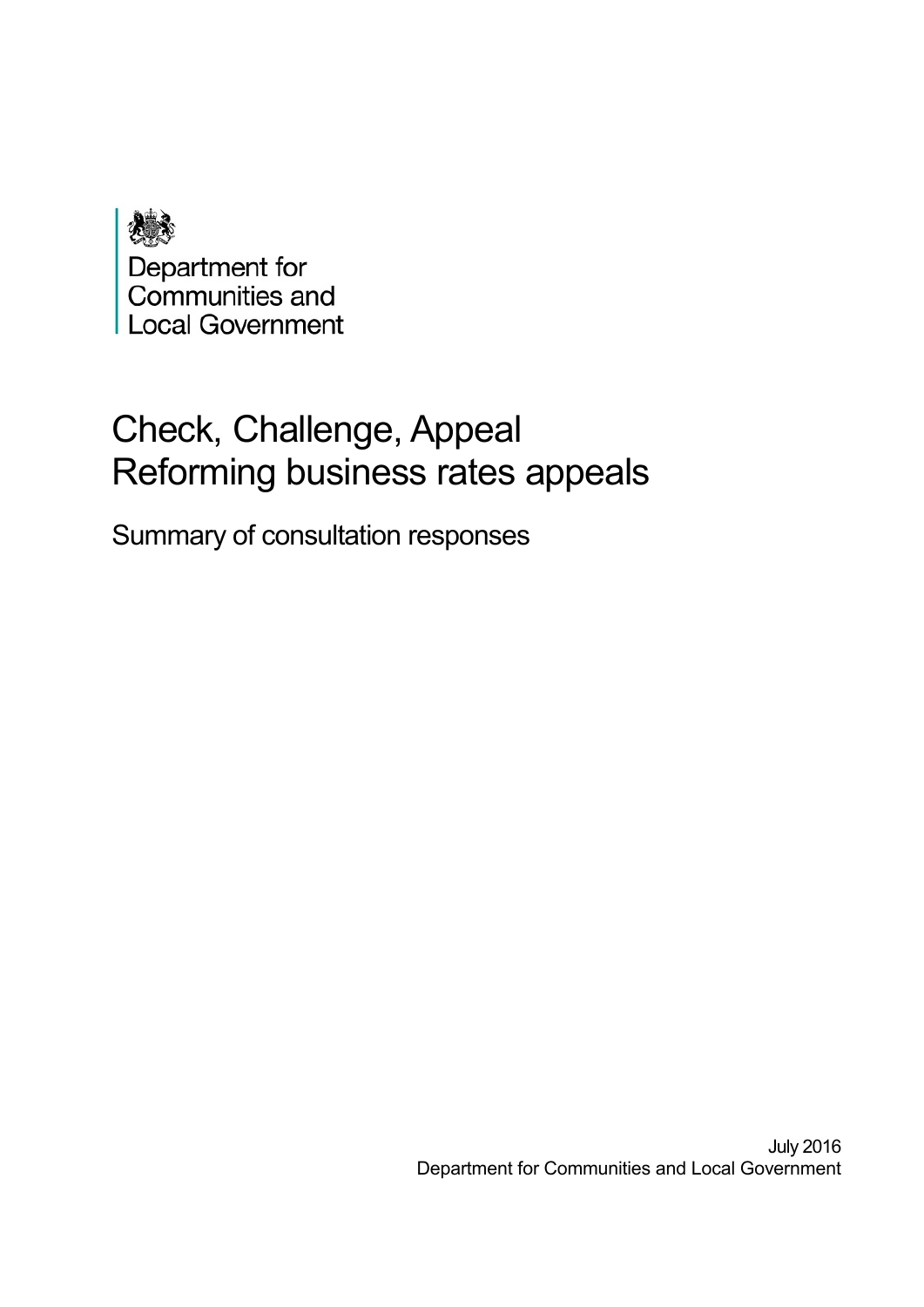

*© Crown copyright, 2016*

*Copyright in the typographical arrangement rests with the Crown.*

You may re-use this information (not including logos) free of charge in any format or medium, under the terms of the Open Government Licence. To view this licence[,http://www.nationalarchives.gov.uk/doc/open-government-licence/version/3/](http://www.nationalarchives.gov.uk/doc/open-government-licence/version/3/) or write to the Information Policy Team, The National Archives, Kew, London TW9 4DU, or email: [psi@nationalarchives.gsi.gov.uk.](mailto:psi@nationalarchives.gsi.gov.uk)

This document/publication is also available on our website at [www.gov.uk/dclg](http://www.gov.uk/dclg)

If you have any enquiries regarding this document/publication, complete the form at <http://forms.communities.gov.uk/> or write to us at:

Department for Communities and Local Government Fry Building 2 Marsham Street London SW1P 4DF Telephone: 030 3444 0000

For all our latest news and updates follow us on Twitter:<https://twitter.com/CommunitiesUK>

July 2016

ISBN: 978-1-4098-4859-2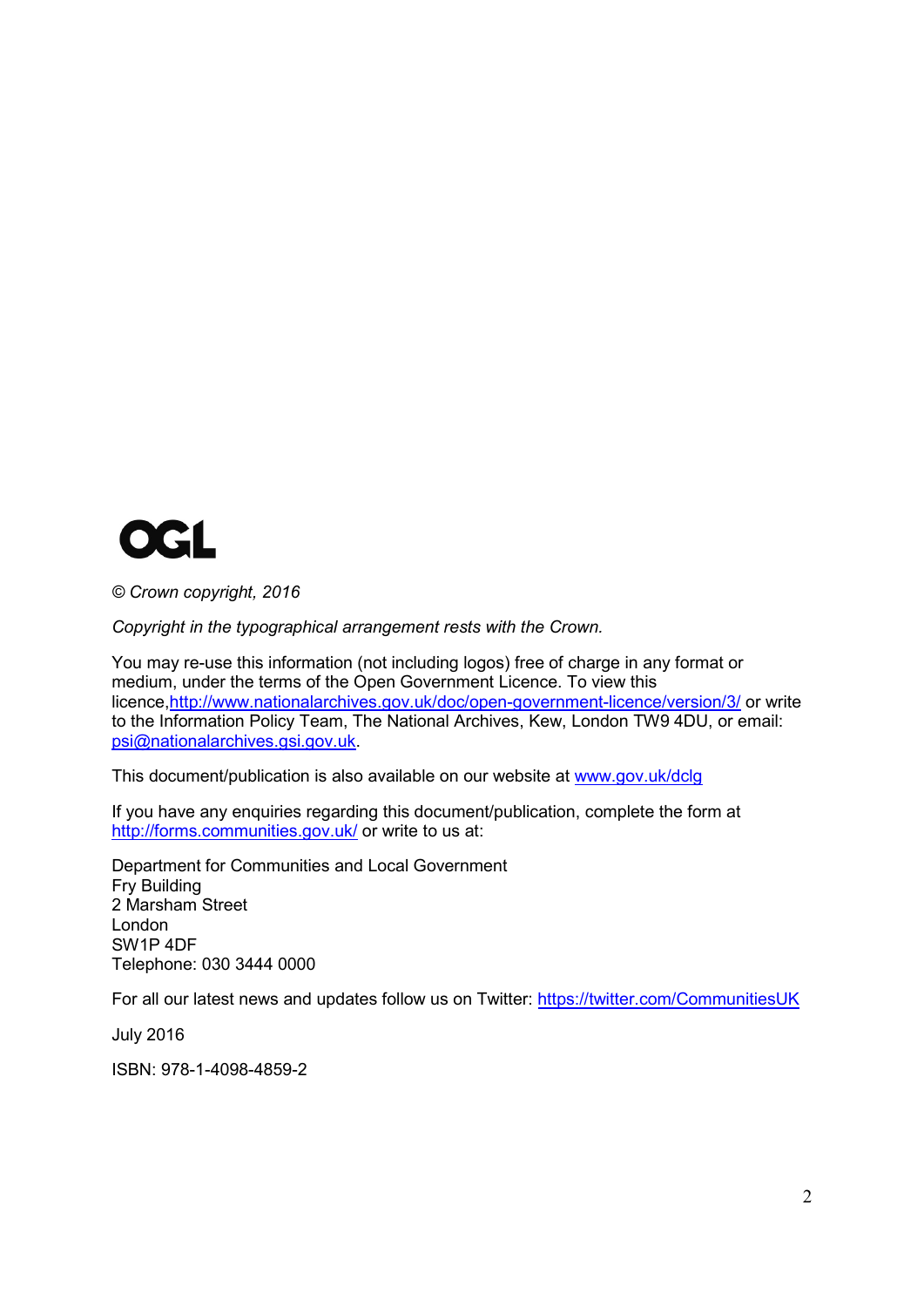

**[Introduction](#page-3-0) 4**

**[Summary of responses](#page-4-0) 5**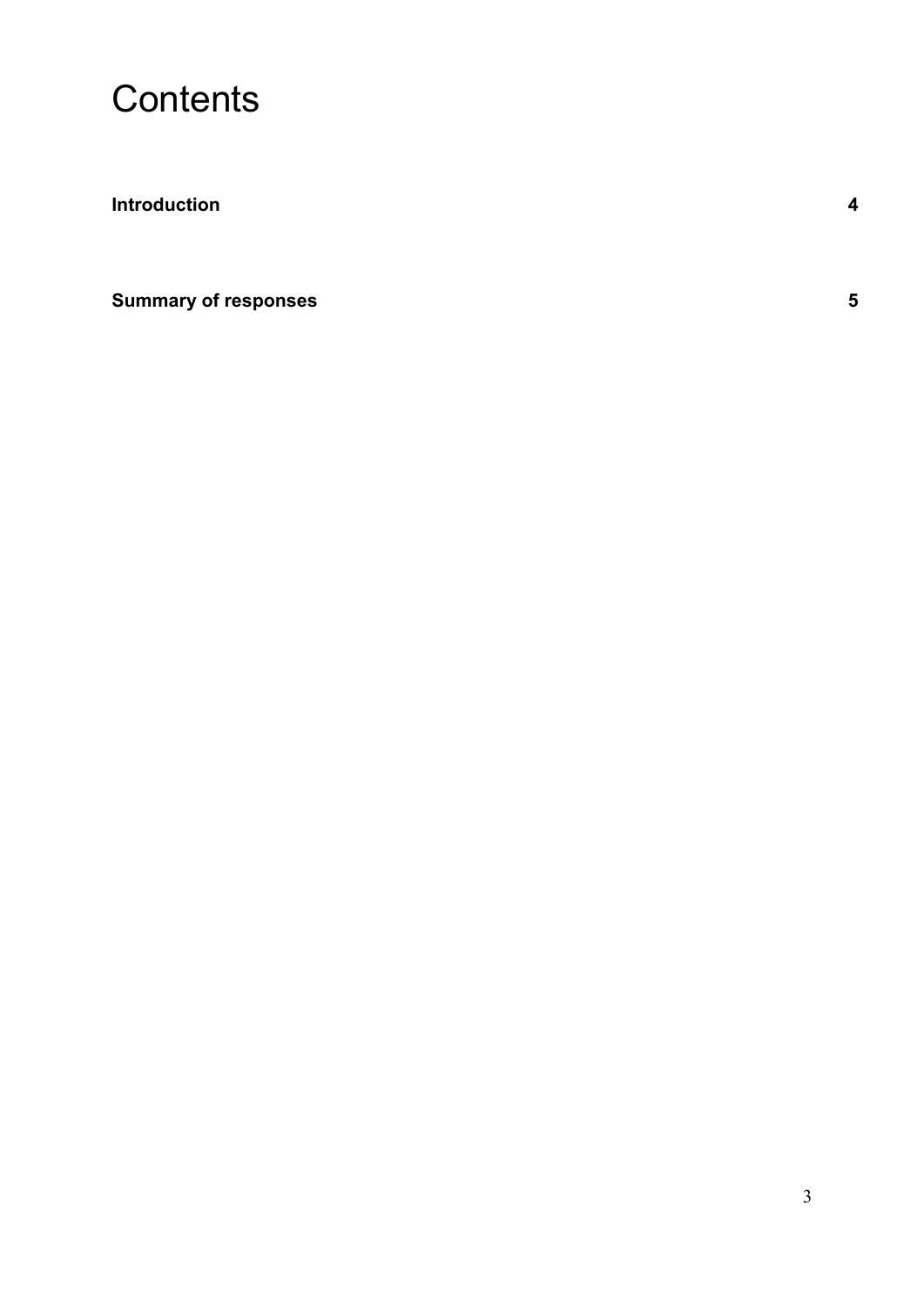# <span id="page-3-0"></span>**Introduction**

- 1. On 30 October 2015 the Department for Communities and Local Government (DCLG) published a consultation paper entitled ["Check, challenge, appeal:](https://www.gov.uk/government/consultations/reforming-business-rates-appeals-check-challenge-appeal)  [Reforming business rates appeals"](https://www.gov.uk/government/consultations/reforming-business-rates-appeals-check-challenge-appeal). The consultation sought views from businesses, local councils and other interested parties on proposals for a threestage approach to resolving business rates appeals. Consultation closed on 4 January 2016. As part of the consultation process, six roundtable discussions were held with a range of stakeholders. Comments made in the roundtables were reflected in the responses to this consultation paper.
- 2. A total of 214 responses to the consultation were received. A breakdown of these responses is shown below.



## Responses by sector

Of the 82 responses received from businesses, 37 were identical. The figures in this paper consider these responses individually. Included in the 82 were 15 responses from business representative bodies.

3. The Government is grateful for the views shared during the consultation process and has considered all views in developing its policy and the accompanying Government statement. This document sets out a summary of the responses and an outline of decisions made by Government. As a summary, this paper does not attempt to capture every point made in those responses.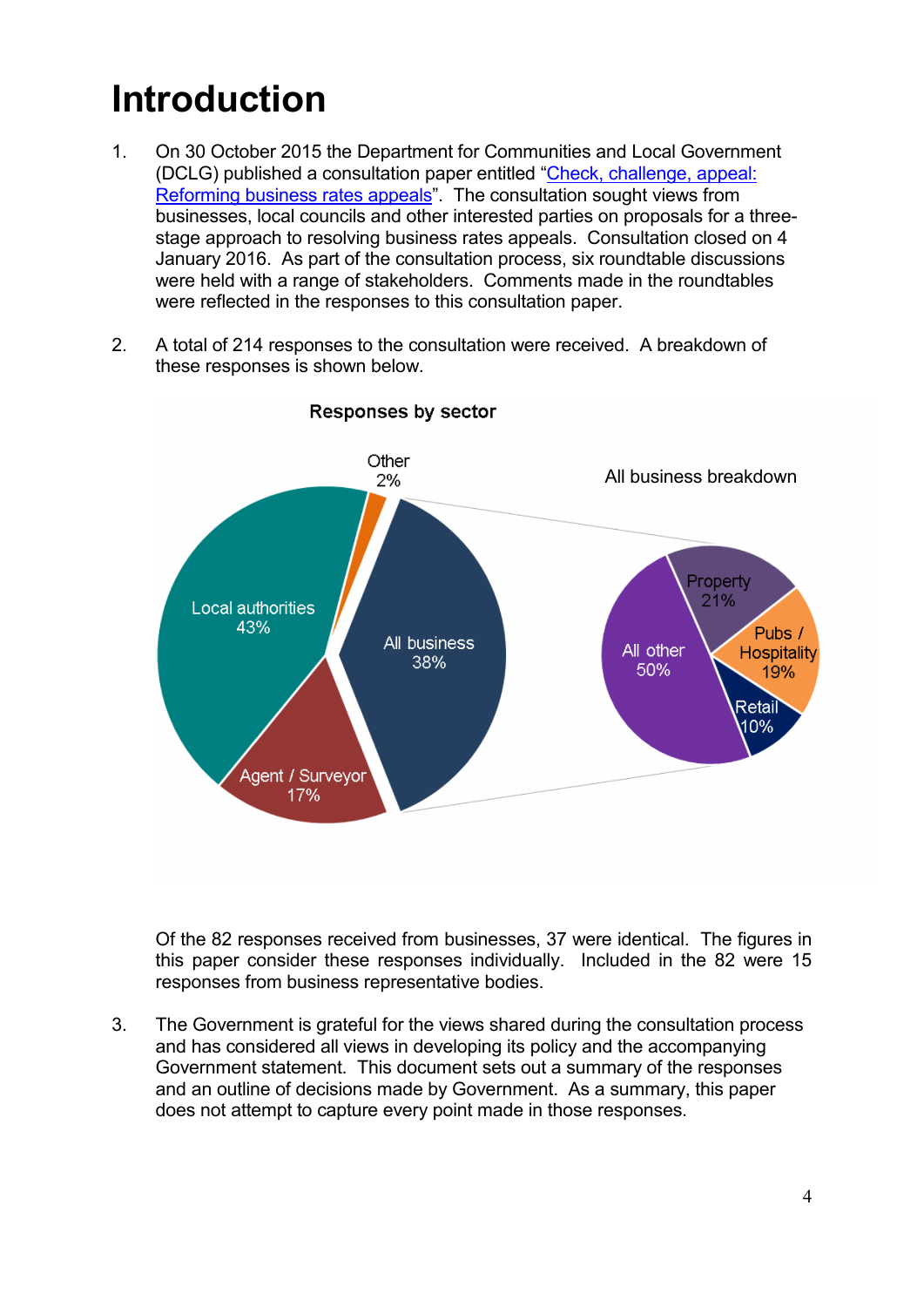# <span id="page-4-0"></span>**Summary of responses**

## **Question 1.**

We would welcome views on the overall approach set out in this consultation paper

- 4. 208 respondents commented on Q1. The great majority of respondents recognised the need for change and were in agreement with the objectives of the business rates reforms. Overall, responses on the proposals showed a clear split between businesses, surveyors and agents, who were mostly sceptical, and local councils, who were mostly supportive.
- 5. Business representative groups and associations were sceptical for two main reasons: (a) they believe that ratepayers need access to more information earlier in the process in order to understand their assessments, and (b) they do not anticipate that the system will deliver the suggested benefits, for example because of constraints in Valuation Office Agency (VOA) resources.
- 6. There were widespread calls for the VOA to demonstrate at Check stage what evidence they have used to arrive at a valuation. Many respondents also drew attention to the particular needs of small businesses and called for a faster, simpler approach and exemptions from penalties and fees. Views were expressed that the proposed system would be complex for small businesses and fees could dissuade ratepayers from appealing. A further area of concern was the maximum length of time of the process overall.
- 7. The majority of local councils supported the proposed system. Many were optimistic that the proposed changes would lead to more transparency and faster resolution, and would dissuade speculative appeals.
- 8. The Government agrees that there is an urgent need to reform the business rates appeal system by introducing a more straightforward and structured approach, which promotes early engagement between the parties, as a basis for quick resolution of cases. We will design an approach which makes available much more information at an earlier stage in the process than now, while respecting the need to protect taxpayers' information. We will offer reassurance on the speed with which cases will be dealt with and will offer support to small businesses. Further detail is set out below. We will shortly consult further, including on draft regulations.

## **Question 2.**

What are your views on when 'relevant authorities' should be involved in the process?

9. 182 respondents commented on Q2. Responses showed a clear split between local councils who frequently wanted more involvement because they have an interest in the outcome (which will increase under 100% business rates retention), and other respondents, who wanted less local council involvement, because they saw this as a matter between the tax assessor and the taxpayer.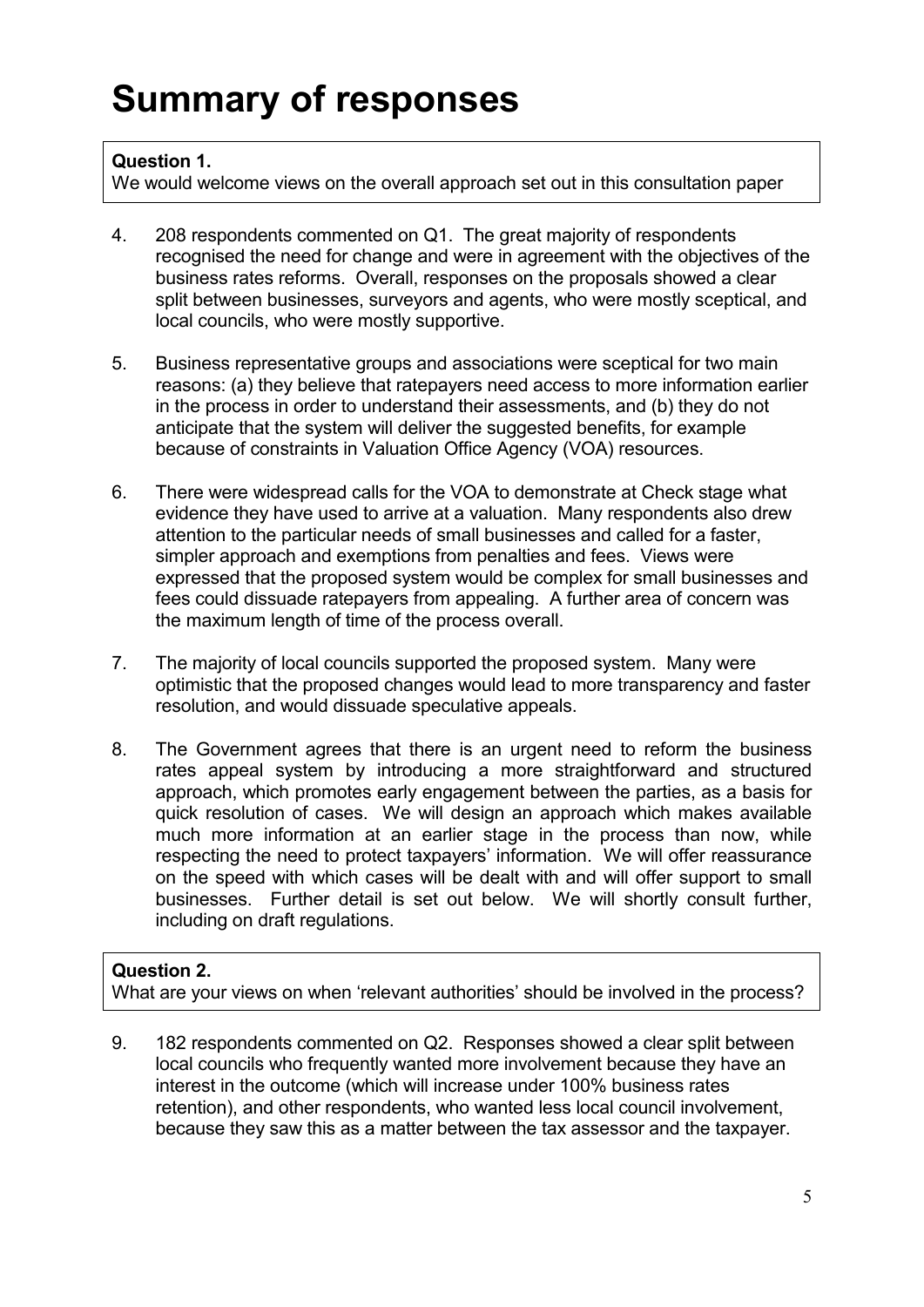- 10. Of those who considered relevant authorities should be involved throughout the three stages, the majority were local councils. The extent of this involvement varied between respondents, from billing authorities being informed when every Check is submitted in their area, to an ability to 'opt in' to the process for high value rateable value properties.
- 11. A smaller proportion of respondents suggested that relevant authorities should be involved from the Challenge stage onwards. Again, the extent of this involvement varied between respondents but a common view was that this should be limited to cases where a significant reduction was at stake.
- 12. A few respondents considered relevant authorities should only be involved from the Appeal stage.
- 13. The Government will bring forward proposals for the role of local councils as part of the planned further consultation.

### **Question 3.**

*Civil penalties for the provision of false information* - we will consult further on the detail of these penalties, but in the meantime, would welcome general views on implementation and the likely disincentive effect of this measure.

- 14. 191 respondents commented on Q3. Of those who clearly expressed a view, more than half supported civil penalties for providing false information. Many of these respondents were local councils, with a smaller proportion of businesses.
- 15. Those responses which expressed concerns focussed on three main areas:
	- i. civil penalties could be counter-productive and encourage ratepayers to withhold potentially useful information to avoid the risk of being charged a civil penalty
	- ii. measuring property accurately and completing the required VOA forms can be complicated and the risk of civil penalties may deter small business from entering the system
	- iii. small businesses might feel they need to incur the costs of professional advice to avoid the risk of incurring a penalty through making an accidental error.
- 16. Supportive respondents believed that civil penalties could deter speculative appeals. Several respondents suggested that a penalty could be more effective if it were linked to the rateable value in dispute, as this would be a more effective disincentive for large businesses submitting unsubstantiated appeals while not disproportionately deterring small businesses from making legitimate appeals.
- 17. Supportive respondents cautioned that it would be necessary to be careful in defining the circumstances in which civil penalties could be imposed and enforced. Some made the point that there would need to be clear guidance about the detail required to prevent error or confusion.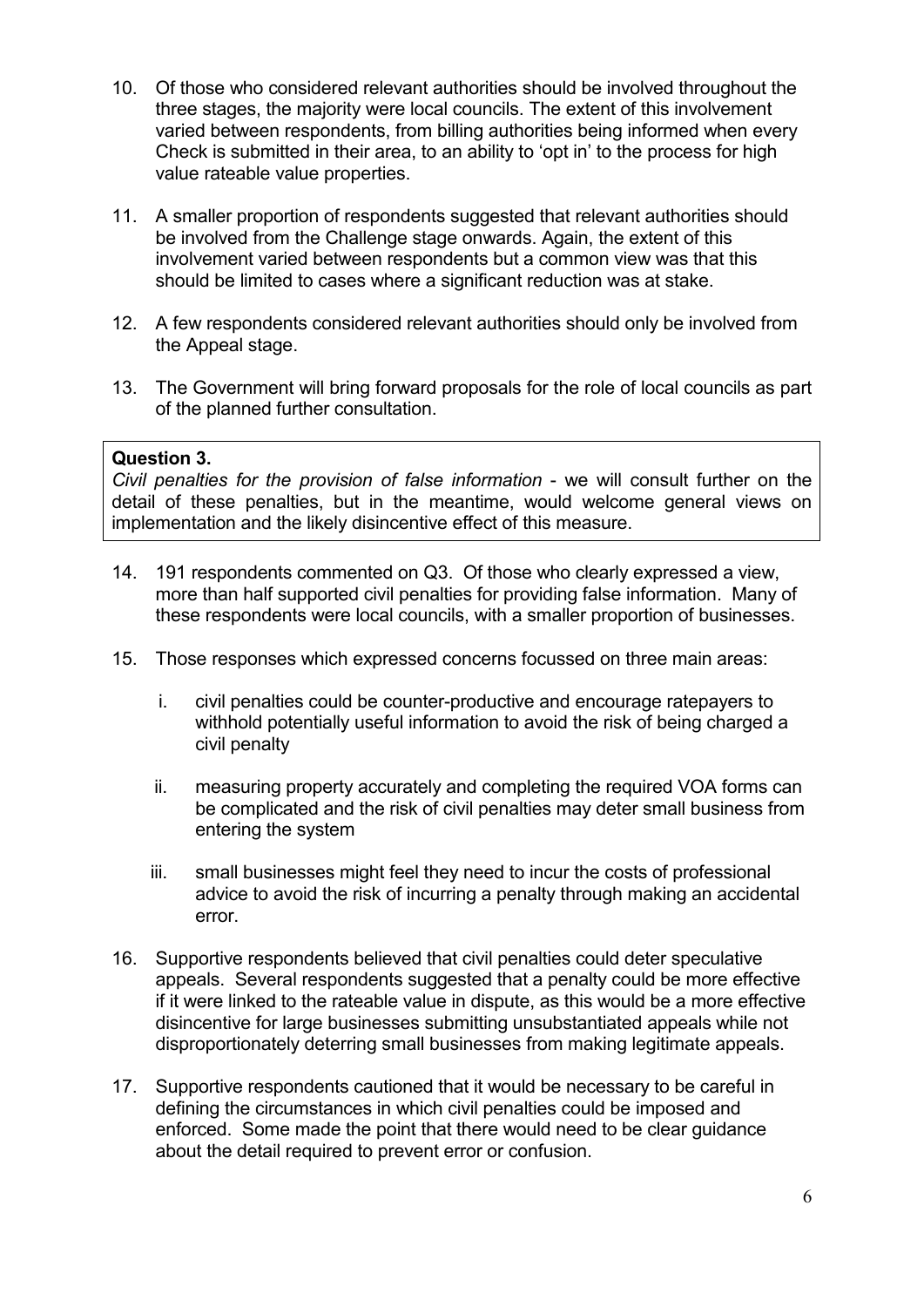18. The Government is committed to a modern, efficient and transparent appeals system which serves businesses better. In line with other parts of the tax system, this includes the proper use of penalties for providing false information. The maximum level of penalties will be £500 for the provision of false information "carelessly, recklessly or knowingly", with a right of appeal to the Valuation Tribunal for England (VTE). However, we will propose lower penalties for small businesses. There will be clear guidance for VOA officials in applying penalties.

### **Question 4.**

We will bring forward end-of-list proposals in due course, but in the meantime would welcome general views.

- 19. 153 respondents commented on Q4. A large number of businesses agreed that ratepayers should be able to view and confirm their information at any time, regardless of the proximity to the end of the list. Many also stated that Check, Challenge, Appeal should only be used for appeals against the 2017 rating list, with outstanding 2010 appeals treated as they are at present.
- 20. Most professional representatives and surveyors stated that ratepayers must be able to appeal at any point regardless of the proximity to the end of the list. Respondents noted that imposing restrictions would result in more appeals being made earlier in the revaluation cycle.
- 21. A large number of local councils supported a cut-off date for appeals with suggestions typically varying between 6 and 36 months before the end of the rating list. Councils noted that appeals after the end of the list should only be accepted in very limited circumstances, reducing the uncertainty of the current end-of-list arrangements. Additional suggestions included limiting the backdating of appeals to the beginning of the financial year or event; and limiting appeals to a certain timeframe at the beginning of the list, for example, 6, 9 or 24 months (excluding cases where there has been a Material Change of Circumstances).
- 22. The Government will consider how best to implement end-of-list arrangements taking into account the comments made during consultation.

### **Question 5.**

What arrangements should apply to temporary Material Change of Circumstances cases under the new system?

- 23. 170 respondents commented on Q5. A number of businesses viewed the proposed process as unsuited for temporary Material Change of Circumstances (MCC) cases. Many respondents thought that if the Challenge stage required a fully reasoned and evidenced valuation to be provided, this would often not be possible until the temporary MCC event had ended. Suggested alternatives varied between respondents, but many proposed that either:
	- i. there should be no requirement to provide a full valuation with evidence at the outset of the Challenge stage, or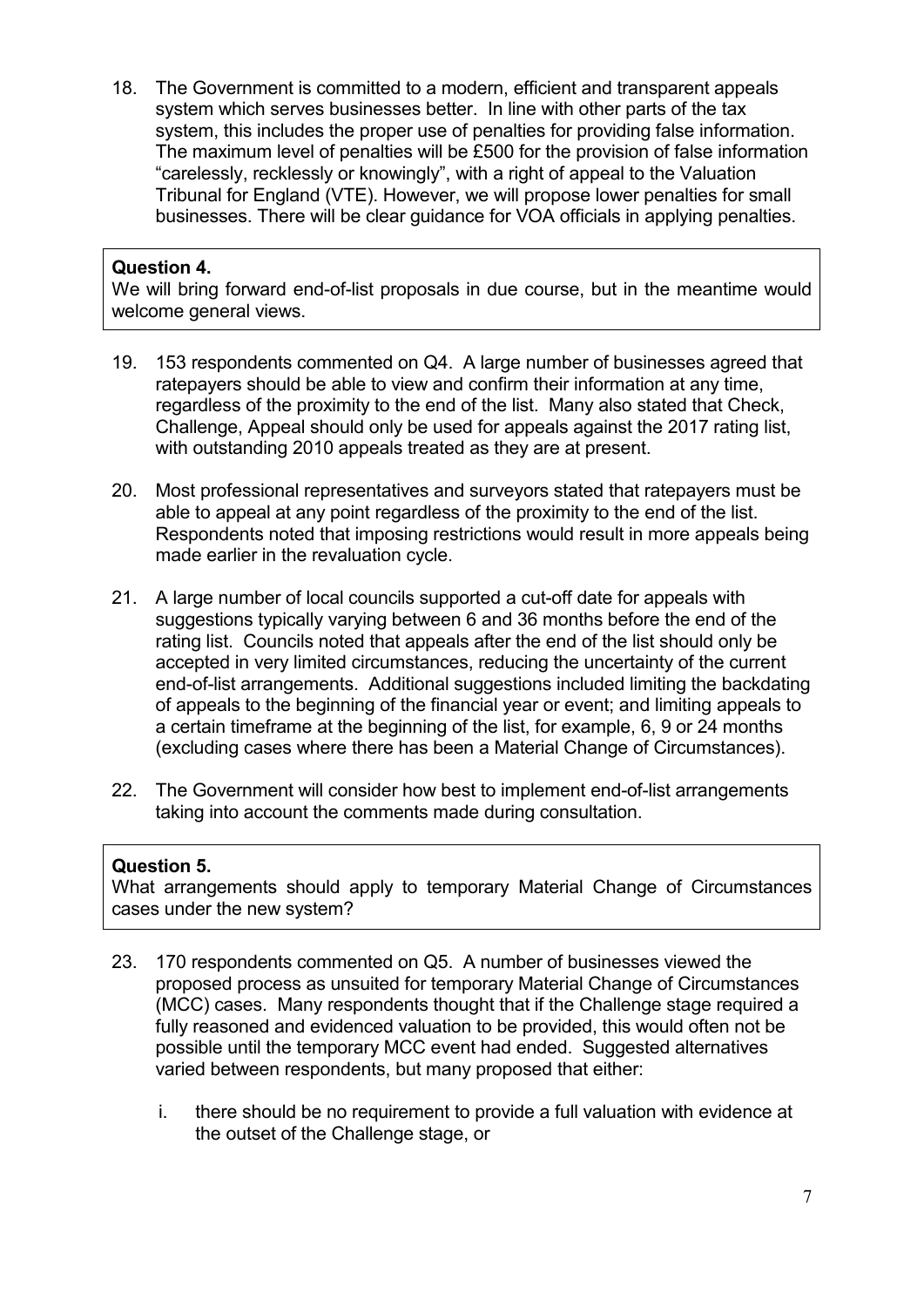- ii. that the existing process should adapted for MCC cases.
- 24. Many professional representatives and surveyors argued that it can be difficult to determine the effect of an MCC until after the event and suggested the "material day" should be the date the Check is submitted or the date the circumstances giving rise to the Challenge first occurred.
- 25. Responses from local councils varied significantly. A large number stated that the "material day" should be the date the Check is submitted, which aligns most closely with the arrangements in place currently. Others thought the "material day" should be the actual date of change, which would also allow time for appellants to appoint professional representatives if they wish.
- 26. The Government will consider further how best to implement MCC arrangements taking into account the comments made during consultation.

## **Question 6.**

What are your views on the trigger point for Check stage?

- 27. 178 respondents commented on Q6. The majority of both local councils and businesses considered that the proposed trigger point of 12 months was too long.
- 28. Of those who felt the trigger point was too long, many suggested that between three and nine months would be suitable for the majority of cases with 12 months only necessary for more complex cases.
- 29. A large number of respondents agreed that there should be an opportunity for the VOA and ratepayer to agree to extend the Check stage.
- 30. The Government recognises that the 12 months trigger point for Check has been interpreted in a different way than intended. The purpose of the trigger point is to provide an important safeguard to enable a ratepayer to move to the Challenge stage in the small minority of cases which cannot be resolved quickly, and where an extended timescale has not been agreed. In the great majority of cases, ratepayers will, if they wish, be able to proceed sooner in cases where the facts are agreed or differences are established. Therefore, the Government will maintain the statutory right for a ratepayer to move to Challenge after 12 months even if the Check stage is not complete.

### **Question 7.**

What are your views on the time limit for submission of a complete Challenge, following Check stage?

31.181 respondents commented on Q7 with more than half commenting that the four month period was broadly correct and would allow the ratepayer adequate time to decide whether to proceed to the Challenge stage.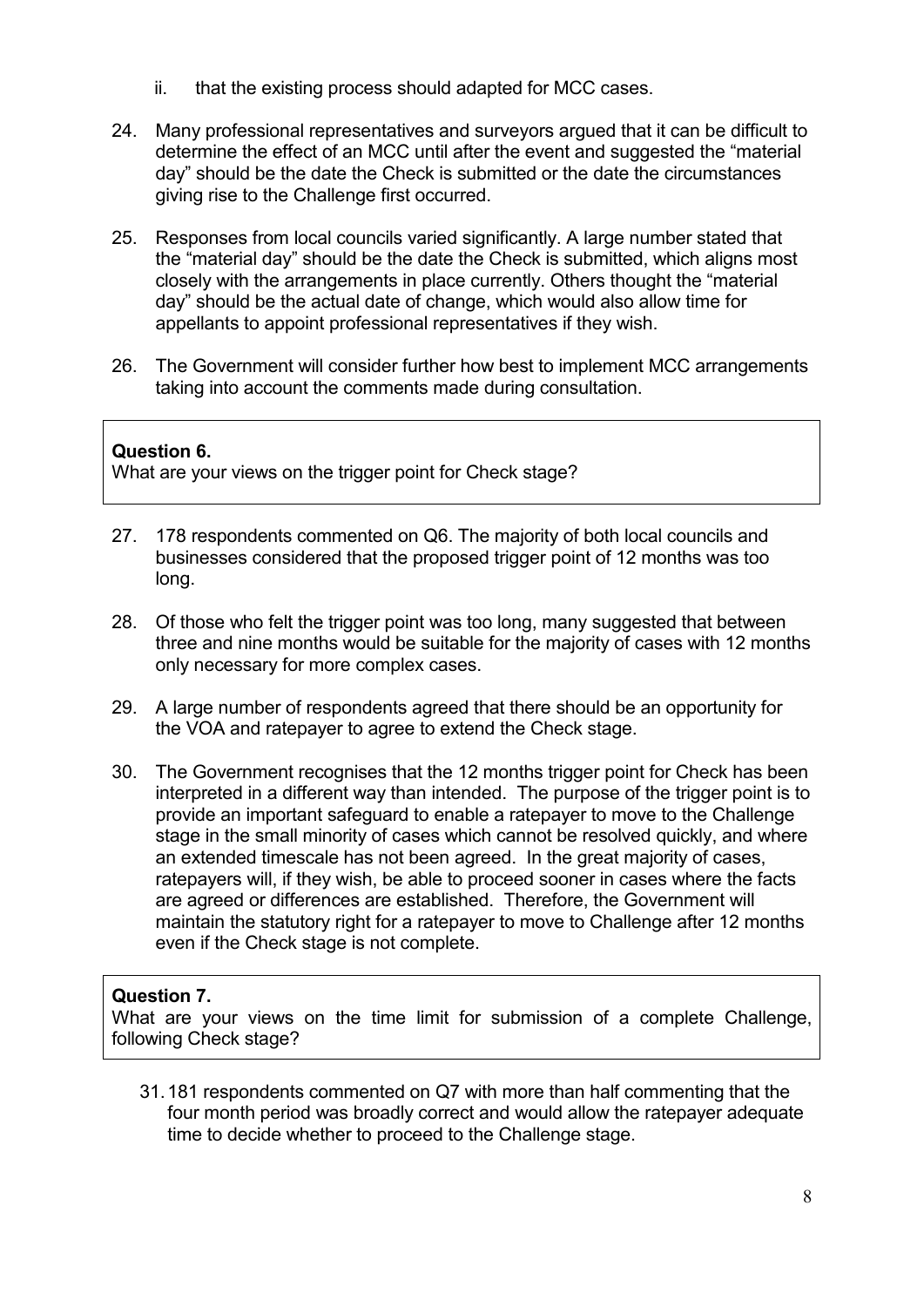- 32.A smaller number of respondents, the majority of which were local councils, commented that the four month period was too long.
- 33.A number of respondents who commented that four months was too short felt that ratepayers would need longer to gather the information required before proceeding to Challenge. The suggested time required varied between responses but a recurring response was no less than 12 months.
- 34.A number of respondents made the point that the appropriate length of time would depend partly on the Challenge requirements and the provision of information at Check stage.
- 35.The Government has concluded that four months is a reasonable time limit for submission of a Challenge following the Check stage.

#### **Question 8.**

What are your views on the trigger point for Challenge stage?

- 36.180 respondents commented on Q8. The majority suggested that the 18 month trigger point was too long.
- 37.Many respondents commented that a 12 month trigger point would be more appropriate, which could be extended by agreement between the ratepayer and VOA.
- 38.A few respondents commented that the 18 month period was broadly correct and allows the ratepayer and VOA time to discuss more complex cases, with an extension agreed where necessary.
- 39.The Government recognises that the 18 months trigger point for the Challenge stage has been interpreted in a different way than intended. This is not a time limit or a target for resolving cases, but an important protection for a ratepayer to move to Appeal in the small minority of cases where the VOA might not have completed consideration of the issues, and where an extended timescale has not been agreed. The great majority of cases are expected to be resolved well before this point. Therefore, the Government will maintain the statutory right for a ratepayer to move to Appeal after 18 months even if the Challenge stage is not complete.

### **Question 9.**

Do you agree that these requirements for a Challenge are the best way to ensure early engagement on the key issues?

40.192 respondents commented on Q9. Businesses and other respondents expressed concern, because they believe that without evidence and information from the VOA at Check stage they may have difficulty providing supporting information at Challenge stage. Local councils were mostly supportive.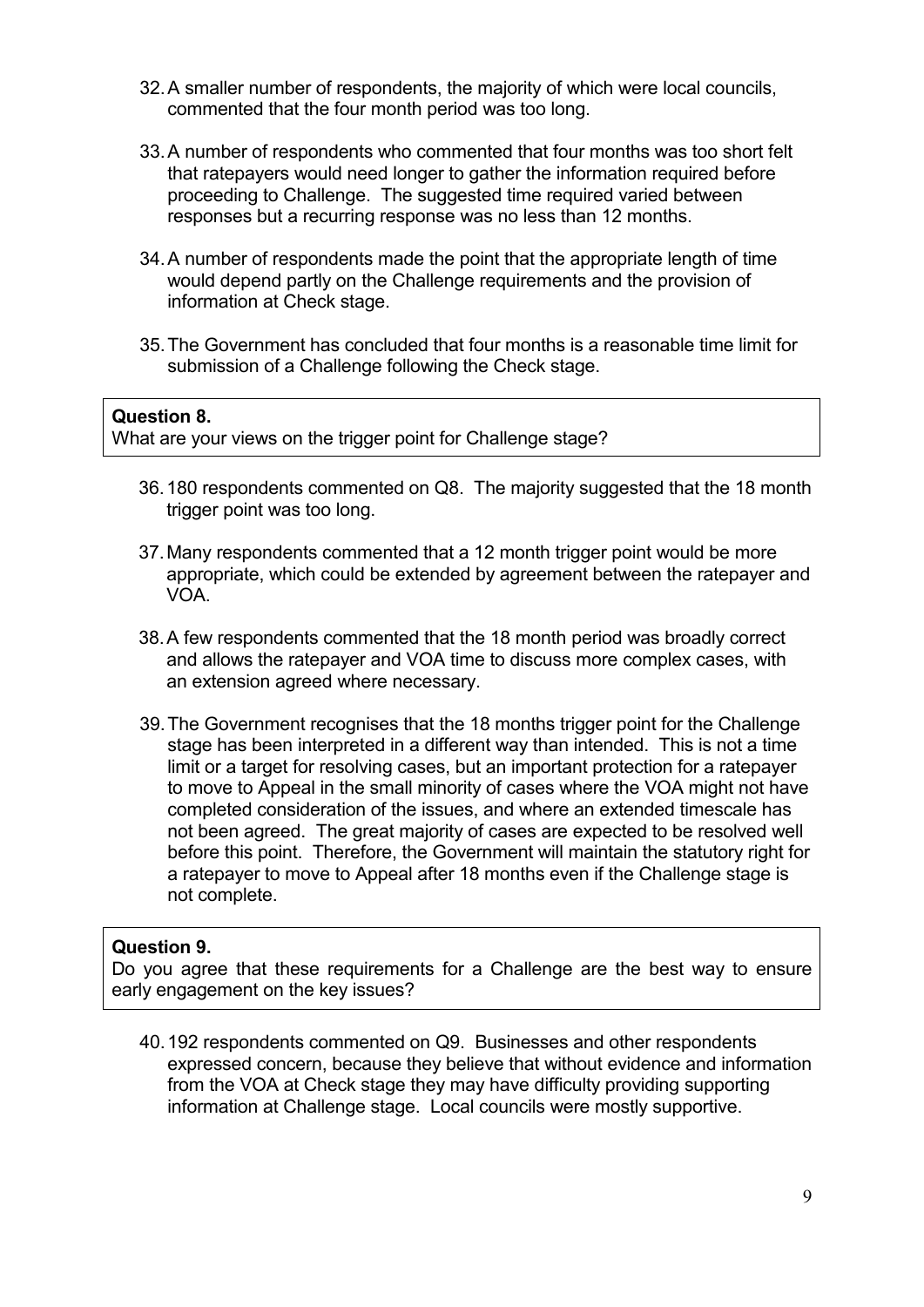- 41.Many respondents expressed concern that the proposals give no assurance that the VOA will be more transparent and provide more information at an early stage in the process.
- 42.Many respondents felt that the evidence required for a Challenge would be a barrier to ratepayers putting forward alternative valuations without a professional representative, and this could deter appeals.
- 43.Supportive respondents broadly agreed, provided the requirements for a Challenge were clear, with the appellant having all relevant information at their disposal, and this would in turn ensure greater transparency from the VOA.
- 44.The Government shares the view of respondents that the availability of sufficient, tailored information, earlier than under the current system, will provide the basis for early and meaningful engagement between the VOA and ratepayers. This is the key to resolving cases in a more efficient manner and is at the heart of the package of incentives and requirements in these reforms. We continue to take the view that ratepayers should initiate a Challenge by providing details about why it is being made, in order that the issues under dispute can be established early on. This will allow the VOA to respond with a tailored package of information and allow the VOA (and ultimately the Valuation Tribunal for England) to deploy its resources more efficiently than it is able to do at present. This is central to an improved service for businesses. The Government considers this can be achieved without imposing unrealistic burdens on ratepayers, including those who may be small businesses or unrepresented. Guidance will be available to support small or unrepresented businesses.

### **Question 10.**

Do you agree that this process allows the ratepayers to make their case in a fair and effective way?

- 45.192 respondents commented on Q10. Businesses and others expressed concerns that it was unfair to require the ratepayer to prepare a Challenge without access to the full information on which the original assessment was based.
- 46.They also expressed concerns about how the Challenge process would operate in practice, particularly given proposed VOA discretion on when the ratepayer needs to respond, when discussions have come to an end, and whether new evidence should be admitted (particularly in the light of the proposed restriction of evidence at Appeal stage). Respondents also expressed concerns about potential costs, burdens and proportionality.
- 47.Most of the respondents who were supportive of the process were local councils. A common theme was that guidance should be made available at an early stage to assist ratepayers who decide not to appoint a professional representative and may not be familiar with the appeal process.
- 48.Government is of the view that the process set out in the consultation document allows the ratepayers to make their case in a fair and effective way.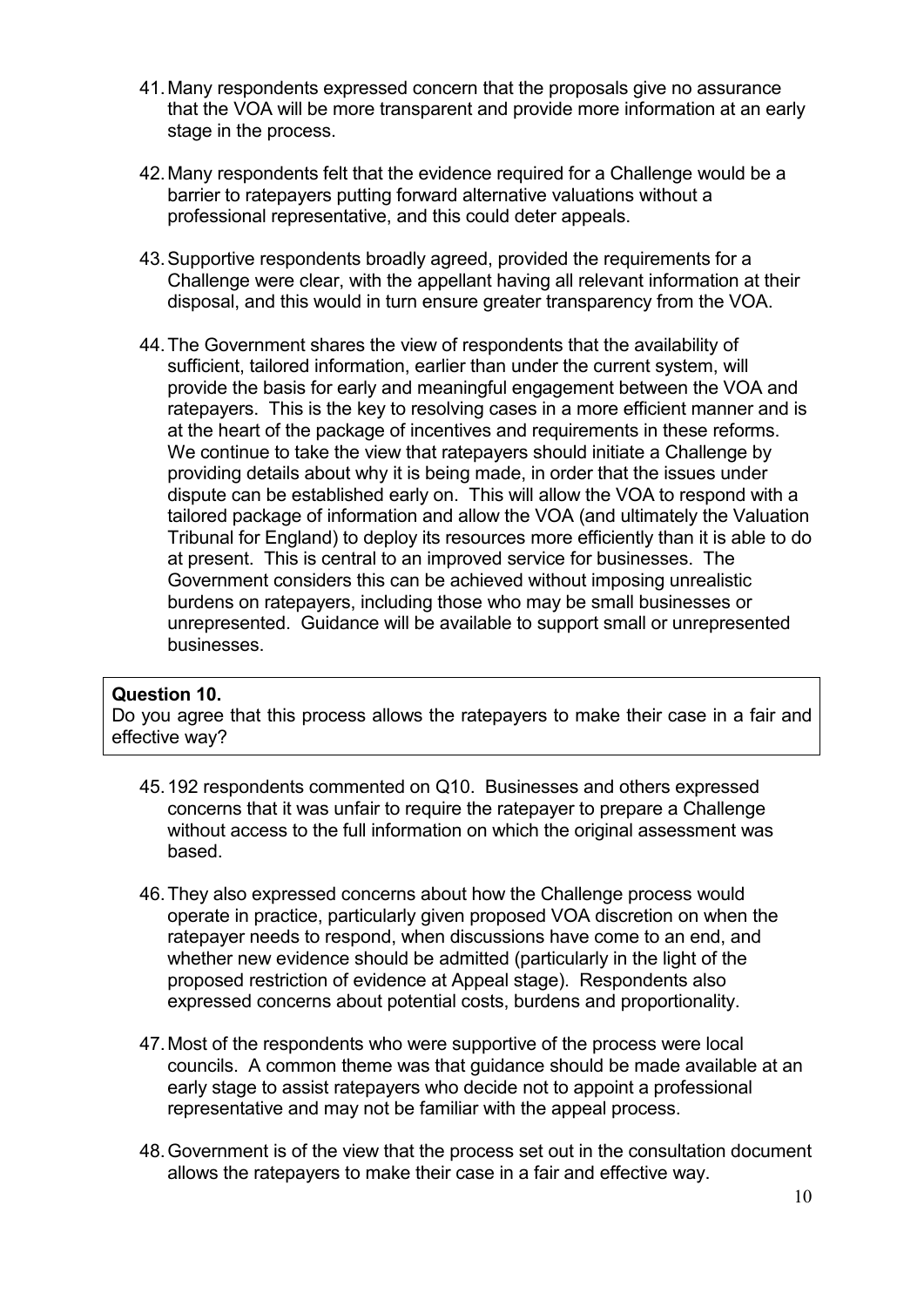Businesses have asked for early engagement between the parties to resolve appeals and the new process allows for that. For the first time, under the reformed system there will be clear expectations on all sides about timescales, requirements and actions. This is a balanced approach which will improve the service provided to businesses.

#### **Question 11.**

What are your views on whether straightforward appeals could be determined on the papers, without the need for a hearing?

- 49.185 respondents commented on Q11, with a large majority supportive. Respondents felt that straightforward appeals could be decided on the papers without the need for an oral hearing, provided that this was agreed by both the ratepayer and the VOA, and that the ratepayer retained their right to an oral hearing if they wished.
- 50.The Government has decided to make provision for appeals to be determined on the papers, provided that all parties have agreed to this.

### **Question 12.**

What are your views on the time limit for submission of an Appeal, following Challenge stage?

- 51.171 respondents commented on Q12. The majority of respondents thought that the proposed four month time limit for submission of an appeal was appropriate. Local councils had mixed views, with some believing this was a reasonable timescale and others taking the view that it was too long.
- 52.Respondents who felt that four months was too long considered that the decision to appeal was one that could be made quickly, for example within three months.
- 53.A few respondents suggested that the four month period was too short and appellants should be given more time to decide whether to appeal.
- 54.The Government has decided to make provision for a four month time limit for submission of an Appeal following Challenge.

#### **Question 13.**

How should we best ensure that the Appeal stage focuses on outstanding issues and, as far as possible, is based on evidence previously considered at Challenge stage?

55.179 respondents commented on Q13. Businesses generally expressed the view the success of the end-to-end process relies on appropriate engagement, transparency of evidence and robust decisions during the Check and Challenge stages. A number of businesses expressed concern about 'artificial restrictions' that would prevent the Valuation Tribunal for England from considering all relevant information at Appeal.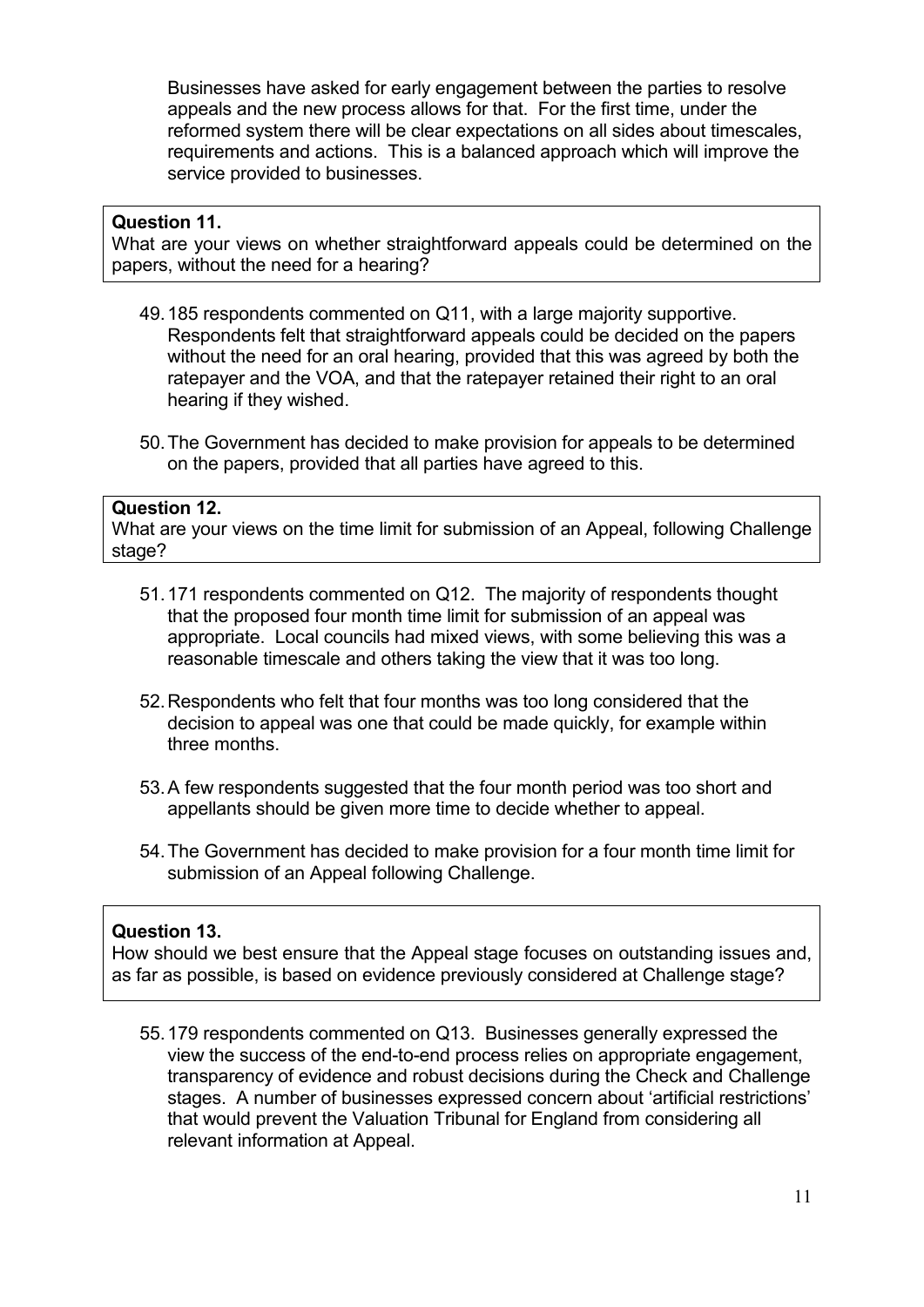- 56.Responses from professional representatives and surveyors broadly argued that the Valuation Tribunal for England should have access to all available evidence.
- 57.Local councils expressed varied views, with many agreeing that no new evidence should be introduced at Appeal, other than in exceptional circumstances and by agreement between the ratepayer and the VOA. Other responses argued that facts agreed at Challenge should not be re-considered at Appeal, it must be clear that no new evidence is allowed after Challenge, and that the Valuation Tribunal for England should have the final say on whether new evidence is allowed at Appeal.
- 58.A few local councils commented that if the aim of the process was to come to the correct valuation, then they would be concerned if no new evidence was allowed.
- 59.The Government has decided to place restrictions on the introduction of new evidence at Appeal stage. This will encourage full disclosure and examination of the arguments at Challenge stage, prompt early resolution, and ensure both parties have time to consider the other's evidence before any Appeal stage. It will also ensure that only those cases on which there are still matters of dispute reach VTE and in good order. This is not intended to be an outright ban and we have identified exceptional circumstances in which we think it could be appropriate to introduce new evidence. But the early statement of issues and early exchange of evidence means this should rarely be necessary.

#### **Question 14.**

We will consult further on the details of these fees, but in the meantime, would welcome general views on implementation.

- 60.192 respondents commented on Q14. The majority were supportive of a fee for ratepayers appealing to the Valuation Tribunal for England, which would be refunded if the appellant was successful. The views of businesses and other respondents were more mixed than those of local councils.
- 61.Those respondents who expressed concerns about introducing fees, of which the majority were agents, surveyors and businesses, commented that ratepayers should not have to pay fees to ensure they are paying the correct tax. It was also suggested that the fee would result in negligible revenue but will prove to be an administrative burden on both the Tribunal and ratepayer.
- 62.Many respondents commented that it would be inappropriate to charge a fee if the VOA failed to issue a decision notice within the 18 month Challenge period.
- 63.A number of other respondents suggested that the fee should be linked to rateable value. A number of local councils suggested that a flat rate fee may deter small businesses from appealing.
- 64.Fees are an important part of the reform programme, which will increase the incentives for early and full engagement. They will also help to reduce the